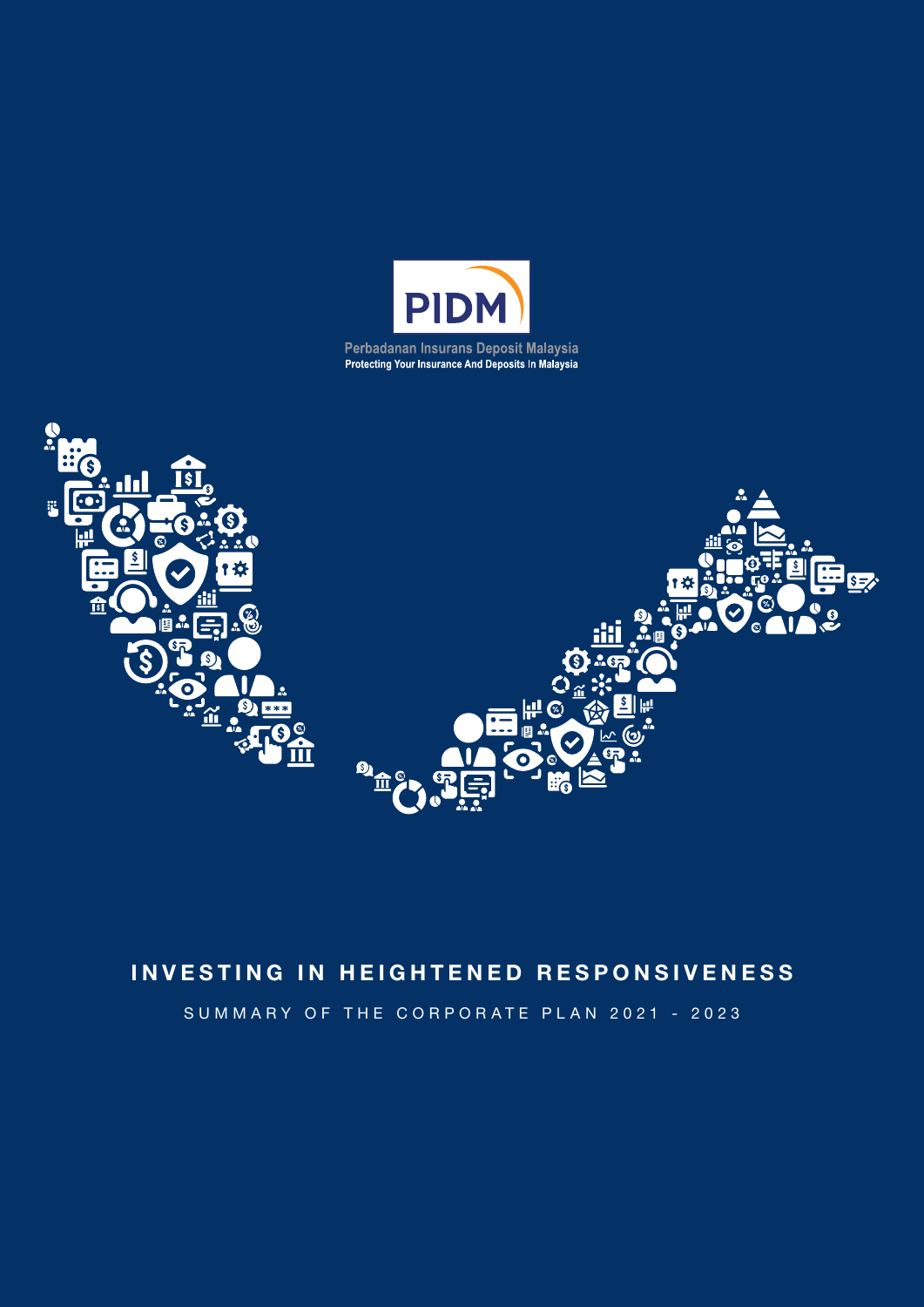# TABLE OF CONTENTS

**[PIDM's Operating Context](#page-2-0) <a>** 

[Introduction](#page-3-0)  $\mathbb{Z}$ 

Risk and Other [Material Matters](#page-3-0)  $\boxtimes$ 

[Plans for 2021 - 2023](#page-3-0) ₫

[Conclusion](#page-6-0)<sup>C</sup>







The interactive PDF allows you to access information easily, search for a specific item, view website or navigate between pages, sections and links.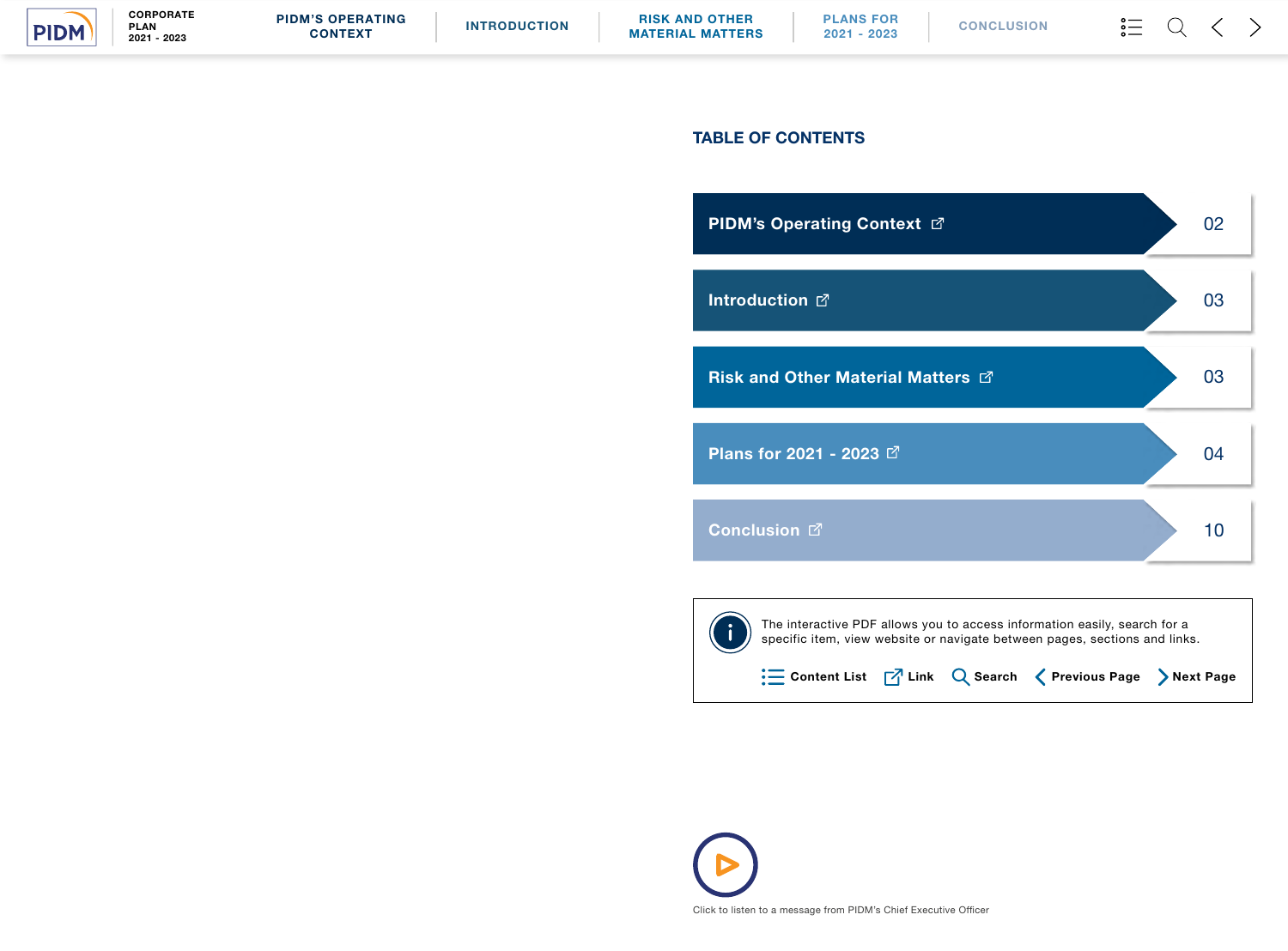PIDM | SUMMARY OF THE CORPORATE PLAN 2021 - 2023

Looking to the future, although the vaccine rollout has lifted market expectations of global growth, with the resurgence of virus outbreaks and reimposition of movement restrictions, downside risks remain. Uncertainties continue to prevail, and the pandemic's effects continue to impact countries, businesses and individuals, both in terms of health and economically. The external environment also brings with it other issues such as new variants of the virus, issues with the roll-out of vaccines in some countries and increasing cybersecurity threats. Overall, Malaysia's economy is expected to recover this year, although the



**CORPORATE** PLAN 2021 - 2023

> Our member institutions entered the COVID-19 pandemic in a strong position, allowing them to act as shock absorbers to businesses and individuals hit by the pandemic. They continue to have sound buffers and fundamentals, and are thus well-positioned to support financial intermediation as the economy recovers.

> Nevertheless, given prevailing uncertainties, we will remain vigilant and continue to closely monitor the situation.

*\* Data are as at November 2020, except for insurer members' capital adequacy ratio (as at Q3 2020). The 2019 data are as at December 2019.*



*on international trade and industrial production. Its purpose is to report monthly developments in trade and* 

*production at the earliest possible date, covering a sample of countries as large as possible.*

*Source: PIDM and Bank Negara Malaysia*

# PIDM'S OPERATING CONTEXT

<span id="page-2-0"></span>

CONTEXT [INTRODUCTION](#page-3-0) RISK AND OTHER [MATERIAL MATTERS](#page-3-0)

[PLANS FOR](#page-3-0) 2021 - 2023 [CONCLUSION](#page-6-0)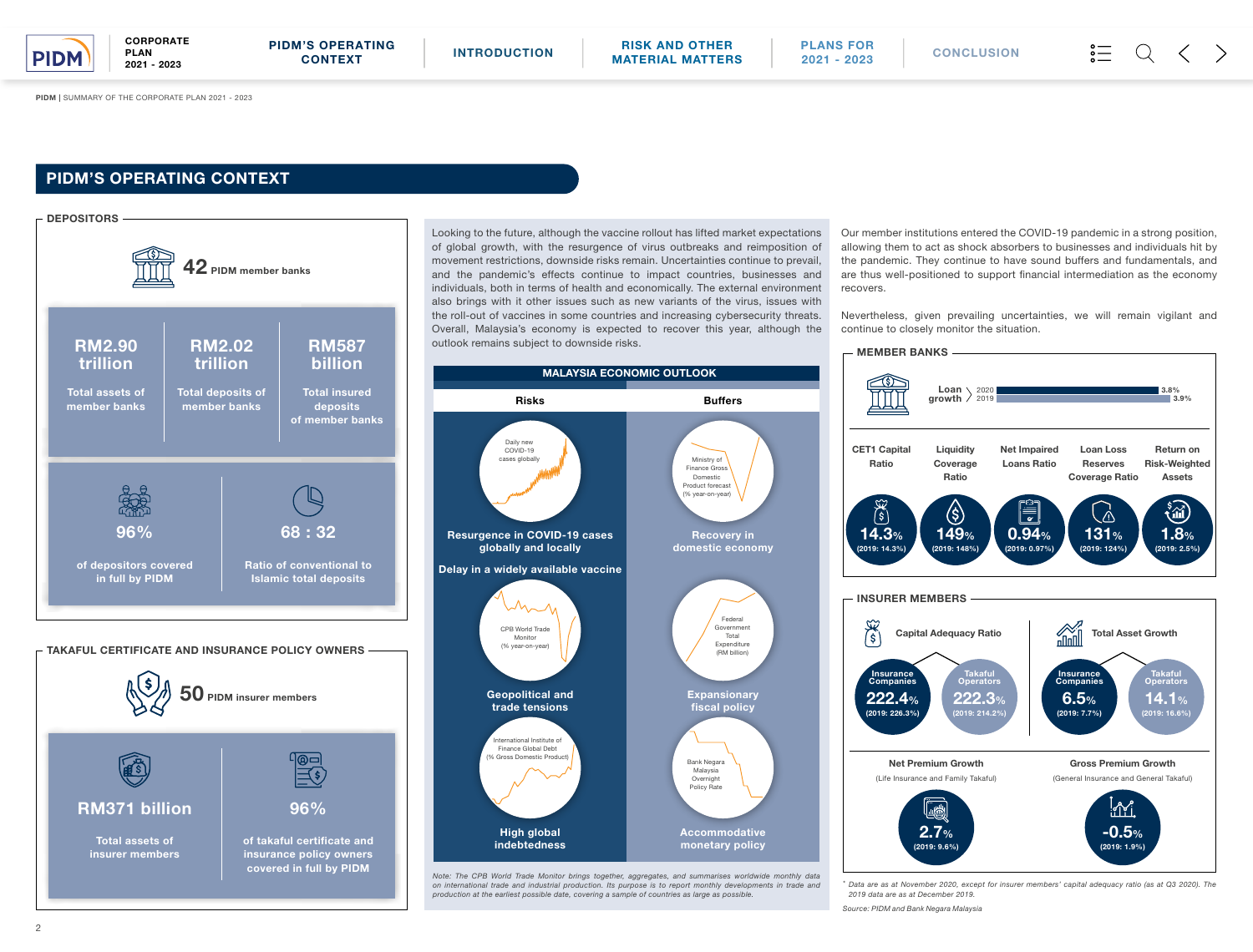### Due to the uncertainties in our external environment, we have assessed the risk trends in the five risk categories (namely, insurance, reputation, strategic, operational and people) to be 'increasing'. Financial risk remains on a

'stable' trend, as we invest in conservative and highly secure investment instruments that are held to maturity.

Other material matters – matters that substantially affect our ability to create short to long term value – largely revolve around our state of readiness. To date, we have established most of the key systems and processes to perform an intervention or failure resolution if called upon. Transitioning into the next level of readiness calls for continuing investments in key relationships, as well as the establishment of coordination protocols among strategic partners, in preparation for situations of stress. At the same time, in the immediate term, we must invest in the continuing competence, agility and preparedness of our people, and carry out the groundwork to sustain this for the future.

PIDM also has a wide range of tools available to it for an intervention and failure resolution. In line with our work on resolution responsiveness, PIDM will continue to ensure funding arrangements are adequate for any intervention or failure resolution. Confidence during these times is also critical, and we will continue our efforts on public awareness and building trust.

For the long term, the level of effectiveness of the resolution regime we aspire towards depends on several key factors – the determinations of the criticality of the functions performed by member institutions within the financial system, the risks to which the financial system is exposed by a failure, and how we address related complex issues. Effective collaboration and coordination with strategic partners – in particular the financial safety net players and the industry – are also key.

### KEY PLANNING ASSUMPTIONS

| <b>Insurance</b>                                                                                               | <b>Operational</b>                  | Reputation                            |  |  |
|----------------------------------------------------------------------------------------------------------------|-------------------------------------|---------------------------------------|--|--|
| Risk in relation to the assessment,                                                                            | PIDM's<br>Risk in<br>relation<br>to | Risk in relation to PIDM's reputation |  |  |
| monitoring, intervention and failure                                                                           | day-to-day operations including     | including stakeholders' trust and     |  |  |
| resolution of member institutions,                                                                             | internal<br>inadequate or failed    | confidence in PIDM.                   |  |  |
| and other related risks inherent in                                                                            | processes and systems.              |                                       |  |  |
| providing the Deposit Insurance                                                                                |                                     | People                                |  |  |
| System and the Takaful and                                                                                     | <b>Strategic</b>                    | Risk in relation to its people and    |  |  |
| Insurance Benefits<br>Protection                                                                               | Risk in relation to PIDM's strategy | how PIDM manages or treats its        |  |  |
| System.                                                                                                        | and governance.                     | people.                               |  |  |
|                                                                                                                |                                     |                                       |  |  |
| <b>Financial</b>                                                                                               |                                     |                                       |  |  |
| Risk in relation to adverse movements in the value of PIDM's financial assets and liabilities, both on and off |                                     |                                       |  |  |
| balance sheet, and in relation to PIDM's ability to fulfil its financial obligations.                          |                                     |                                       |  |  |

We continue to follow key indicators such as interest rates, inflation and unemployment, in our assessments of the potential impact of the COVID-19 pandemic on the economy. We also monitor for possible shocks to sectors to which the financial industry is exposed, such as households and real estate. Whilst we continue to closely monitor and assess the risks within the system, our key planning assumptions for the planning period continue to apply. We assume that PIDM's mandate will remain current and relevant, and that PIDM will continue to operate with its current human capital model, which is to retain a core team within PIDM, supported by key strategic service providers if necessary.

## STRATEGIC OBJECTIVES AND KEY RESULT AREAS

Our strategic objectives and key result areas for the planning period are as follows.

The public health and economic crisis of the past year has induced an even more keen focus on our initiatives on operational and resolution readiness, whilst we continued to monitor and assess risks. For the planning period, continuing uncertainties compel us to focus on intensifying our work on readiness, so as to heighten our state of responsiveness. Our three-year rolling corporate plan highlights PIDM's strategic objectives and related outcomes for the planning period 2021 - 2023.

## INTRODUCTION PLANS FOR 2021 - 2023

## RISKS AND OTHER MATERIAL MATTERS

In developing our plan, in line with our usual practice, we carried out the assessment of PIDM's risks in the following categories.



PLAN 2021 - 2023

**CORPORATE** 

<span id="page-3-0"></span>

PIDM | SUMMARY OF THE CORPORATE PLAN 2021 - 2023 | PIDM | SUMMARY OF THE CORPORATE PLAN 2021 - 2023 | PIDM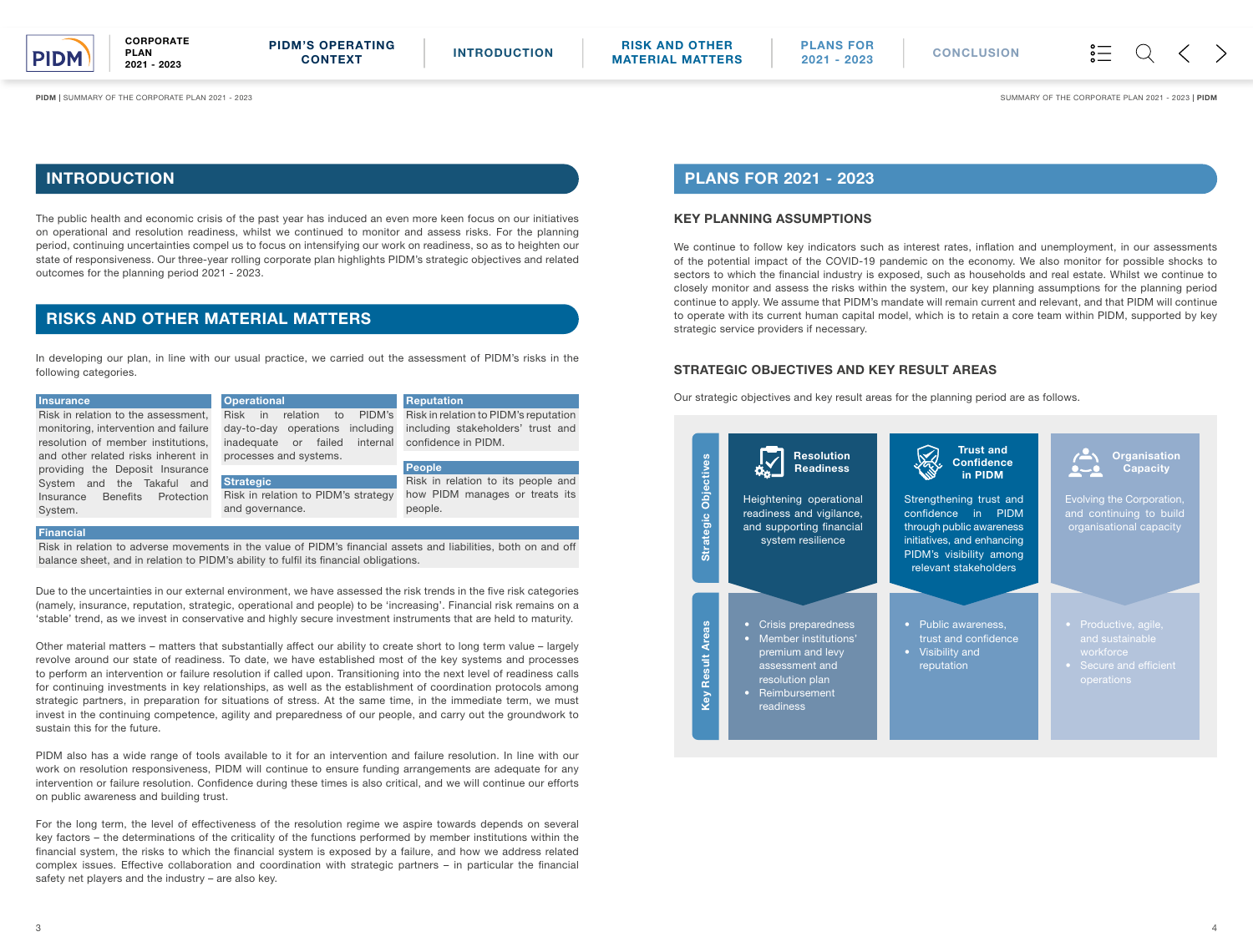### CORPORATE INITIATIVES 2021 - 2023

Our corporate initiatives include plans to address the risks and material matters we discussed earlier. The following summarises the highlights of our corporate initiatives and desired outcomes or deliverables.

# PLANS FOR 2021 - 2023

#### XX Trust and Confidence in PIDM

### **Corporate initiatives**

Carry out public awareness initiatives through multi channels including:

| <b>Resolution Readiness</b>                                                                                                                                                                                                                                                                                                             |                                                                                                                                                                                                                                                               |  |
|-----------------------------------------------------------------------------------------------------------------------------------------------------------------------------------------------------------------------------------------------------------------------------------------------------------------------------------------|---------------------------------------------------------------------------------------------------------------------------------------------------------------------------------------------------------------------------------------------------------------|--|
| <b>Corporate initiatives</b>                                                                                                                                                                                                                                                                                                            | <b>Desired outcomes or deliverables</b><br>during the planning period                                                                                                                                                                                         |  |
| Enhance PIDM's crisis preparedness with the execution<br>of a risk-based, multi-year programme that identifies<br>and prioritises activities for periodic testing and training<br>through simulations, tabletop or other validation exercises,<br>as well as discussions with international counterparts on<br>cross-border resolution. | Clear coordination and<br>cooperation<br>$\bullet$<br>arrangements among financial safety net<br>players for a financial crisis or a member<br>institution failure.<br>Heightened state of responsiveness for<br>intervention and failure resolution actions. |  |
| Continue with the current resolution planning exercises<br>with the pilot banks. Refine the resolution planning<br>guidelines, based on the feedback received from the pilot<br>banks.                                                                                                                                                  | Completion of the resolution planning<br>$\bullet$<br>pilot exercises for the pilot banks.<br>Issuance of resolution planning guidelines<br>$\bullet$<br>for the industry.                                                                                    |  |
| Review<br>enhance<br>and<br>the assessment approach,<br>methodology and indicators in the differential premium<br>and levy systems framework, in consultation with the<br>industry.                                                                                                                                                     | Issuance of the revised differential premium<br>and levy systems framework.                                                                                                                                                                                   |  |
| Continue with the development of an electronic payment<br>platform to allow for insured deposit payments by PIDM<br>to be made electronically without active involvement of<br>the depositor in the transaction.                                                                                                                        | Enhanced<br>reimbursement<br>readiness<br>capabilities.                                                                                                                                                                                                       |  |

Enhance PIDM's visibility and reputation among relev stakeholders through appropriate content.

Continue to engage key stakeholders on cri preparedness and the resolution of financial institution through diverse channels.



Continue our talent management initiatives for ben strength and succession planning.

Continue to nurture an agile mindset through a culture learning and growth.

Continue to monitor and enhance cybersecurity infrastructure to ensure business continuity information security.

Achieve Information Security Management Syst (ISMS) ISO/IEC 27001 certification.

Develop and implement a digital transformation roadn which outlines our vision and defines our digitalisat and goals, as well as define and develop rela competencies.

Continue to enhance our data collection programme data visualisation and analytics capabilities.

PIDM | SUMMARY OF THE CORPORATE PLAN 2021 - 2023 | PIDM SUMMARY OF THE CORPORATE PLAN 2021 - 2023 | PIDM

# PLANS FOR 2021 - 2023

- a financial resilience campaign for the public; and
- collaborations with the Financial Education Netw and other strategic partners.

|             | <b>Desired outcomes or deliverables</b><br>during the planning period                                          |
|-------------|----------------------------------------------------------------------------------------------------------------|
| iple        | Enhanced public awareness about PIDM<br>and its systems, and trust and confidence in<br>PIDM.                  |
| ork         |                                                                                                                |
| ant         | Greater visibility and reputation of PIDM<br>within the financial industry and among<br>relevant stakeholders. |
| isis<br>ns, |                                                                                                                |

### Organisation Capacity

|                     | <b>Desired outcomes or deliverables</b><br>during the planning period                                                                            |
|---------------------|--------------------------------------------------------------------------------------------------------------------------------------------------|
| nch<br>e of         | Pipelines for leadership and technical talent<br>for succession planning purposes.                                                               |
| and<br>and<br>tem   | Enhanced cybersecurity resilience.                                                                                                               |
| nap<br>tion<br>ited | Leverage on information technology for more<br>strategic insights as well as for the effective<br>and efficient use of data for decision making. |
| and                 |                                                                                                                                                  |

PLAN 2021 - 2023

**CORPORATE** 

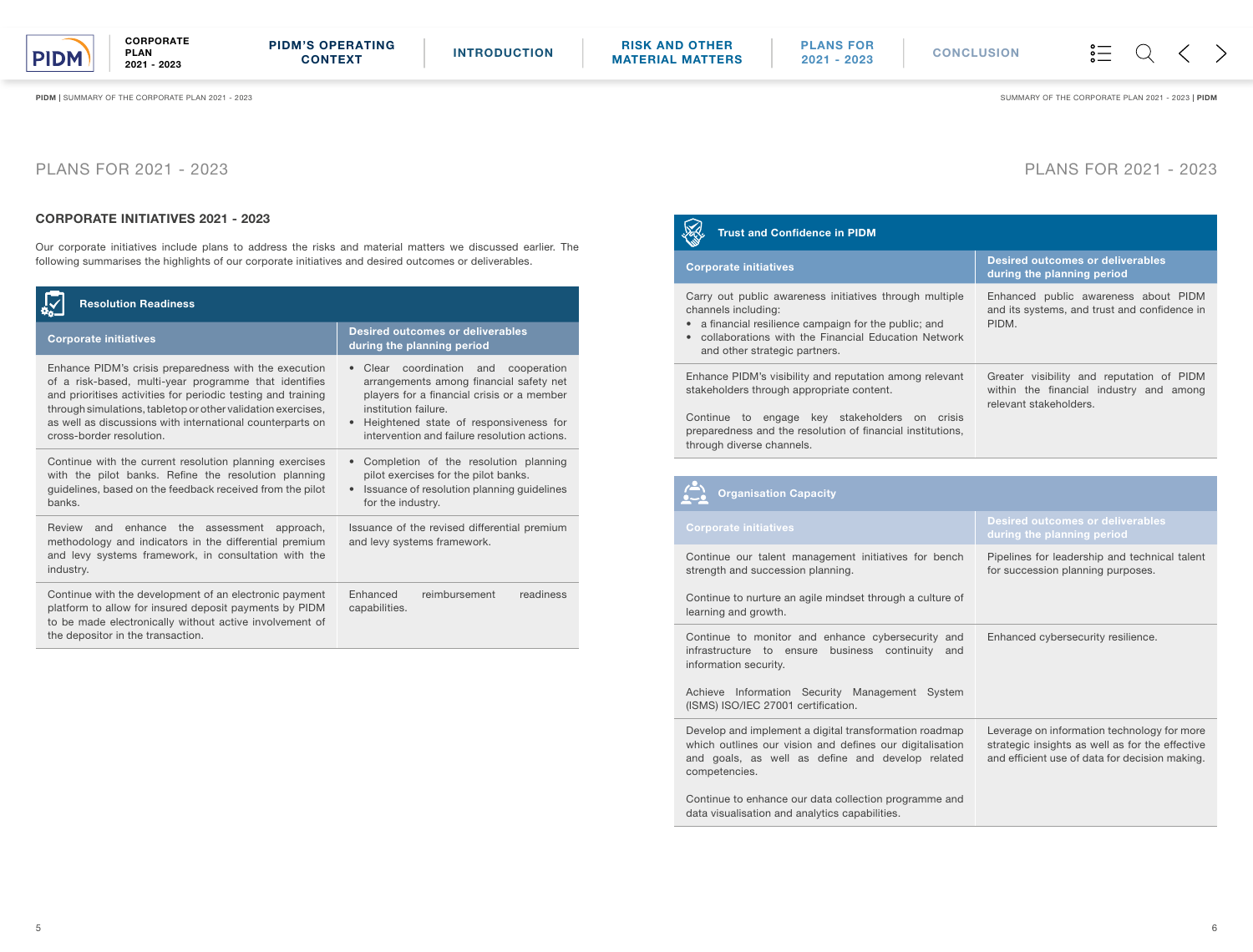## HIGHLIGHTS OF 2021 FINANCIAL PLAN

Our approach to the budget for 2021 assumed that certain aspects of the new normal will continue.

#### 2 Trust and Confidence in PIDM

- Public awareness initiatives
- PIDM's presence in social media
- Financial resilience campaign
- Collaboration, content development and sponsorship among relevant stakeholders



# PLANS FOR 2021 - 2023 PLANS FOR 2021 - 2023

#### Human capital management

- Continuing talent management
- The shift to virtual learning
- Total expenses RM66.1 million

#### FIDE FORUM

- Support of operations through secondment of employees and office administration expenses
- Total expenses RM2.6 million, of which RM2.2 million is employee costs



• RM150 million from high quality and liquid investment securities and money market placements

#### $\frac{1}{\alpha_0}$ Resolution Readiness

*FIDE FORUM is a non-profit association that was set up to promote corporate governance among the board of directors of financial institutions*

#### Secure and efficient operations

- Cyber defence and cyber security infrastructure
- Focus on digitalisation

 $\frac{1}{2}$  $\langle$ 

PIDM | SUMMARY OF THE CORPORATE PLAN 2021 - 2023 | PIDM SUMMARY OF THE CORPORATE PLAN 2021 - 2023 | PIDM

**CORPORATE** PLAN 2021 - 2023

Organisation Capacity

### Budget 2021 Snapshot



#### Premium and levy revenues

- Regulatory relief measures reduction in premiums and levies for member institutions for assessment years 2020 and 2021
- Banking sector premiums of RM263 million
- Insurance sector levies of RM62 million

#### Investment income and returns

*(October to December 2020)* 



- Crisis preparedness and coordination with financial safety net players
- Resolution planning guidelines
- Reimbursement readiness
- Training and simulation exercises



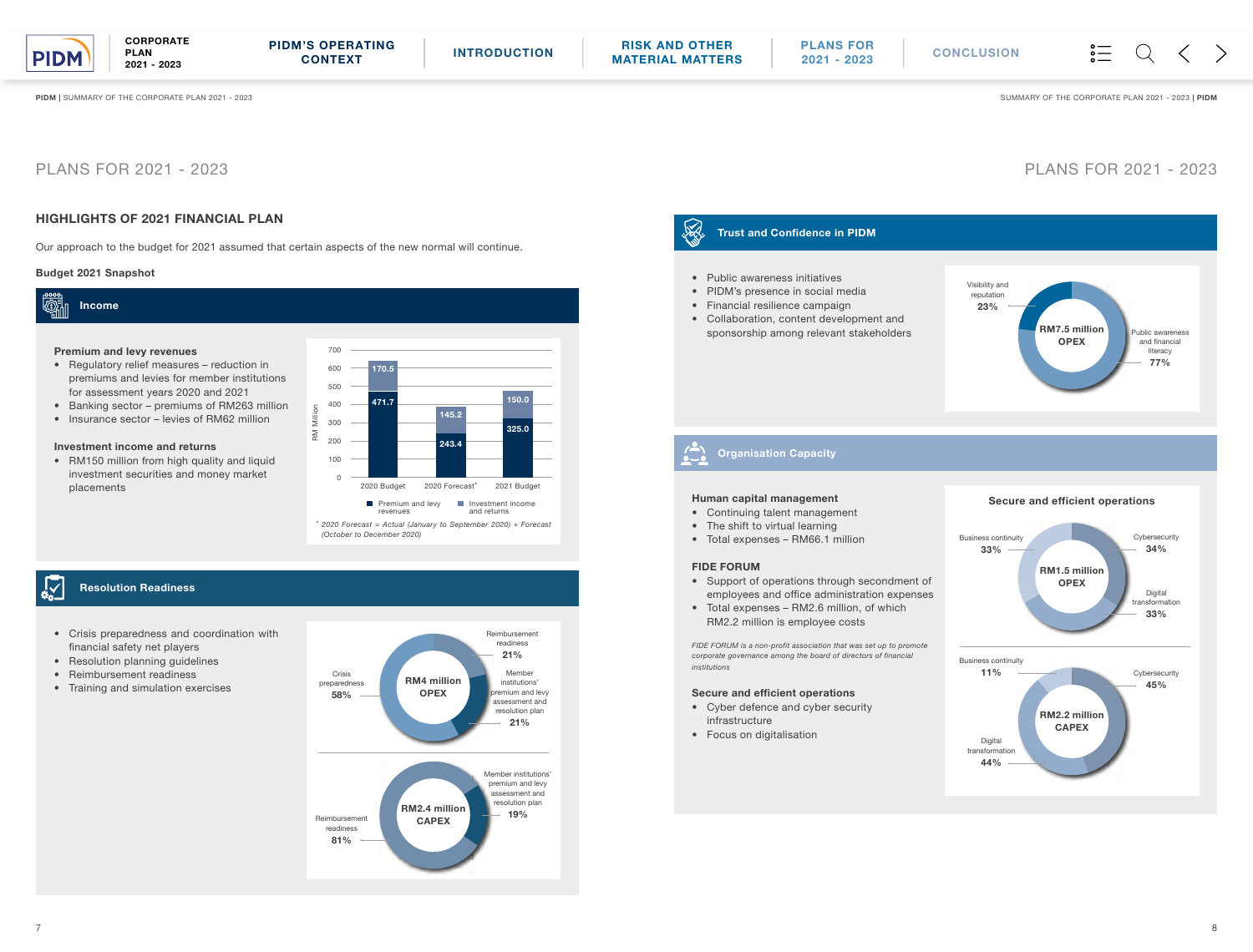### Operations and administrative expenses

Prudent financial management and optimisation of available resources:

- Operational effectiveness and efficiency
- New normal and new forms of working arrangement

#### Corporate Social Responsibility (CSR) and sustainability

- Scholarship programme and CSR initiatives
- Total expenses RM1.3 million

## MONITORING PROGRESS AGAINST THE APPROVED PLAN

The corporate initiatives will be cascaded throughout PIDM for the development of the individual key performance indicators. PIDM's pay and rewards programme is linked to the achievement of the initiatives and milestones set out in this corporate plan.

**CORPORATE** PLAN 2021 - 2023

> The progress of the 2021 - 2023 initiatives will be monitored and reported to both the Audit Committee and the Board of Directors.



# **CONCLUSION**

Our performance for the year 2020 will be reported and published in our Annual Report.

### CORPORATE PLAN DERAILMENT

Drastic changes in the operating environment, an intervention or failure resolution of a troubled member institution, or the loss of key employees, could necessitate a reprioritisation of PIDM's planned initiatives and a refocusing of PIDM's available resources for the task at hand. If there is a risk of derailment, we will reprioritise our planned initiatives and realign available resources while maintaining operations in all critical functions. Whilst such events are not entirely within our control, we will continue to monitor such risks, continue to review our contingency plans, and ensure their effects are mitigated.

PIDM | SUMMARY OF THE CORPORATE PLAN 2021 - 2023 | PIDM SUMMARY OF THE CORPORATE PLAN 2021 - 2023 | PIDM

# PLANS FOR 2021 - 2023

Other Operating Expenditure

<span id="page-6-0"></span>